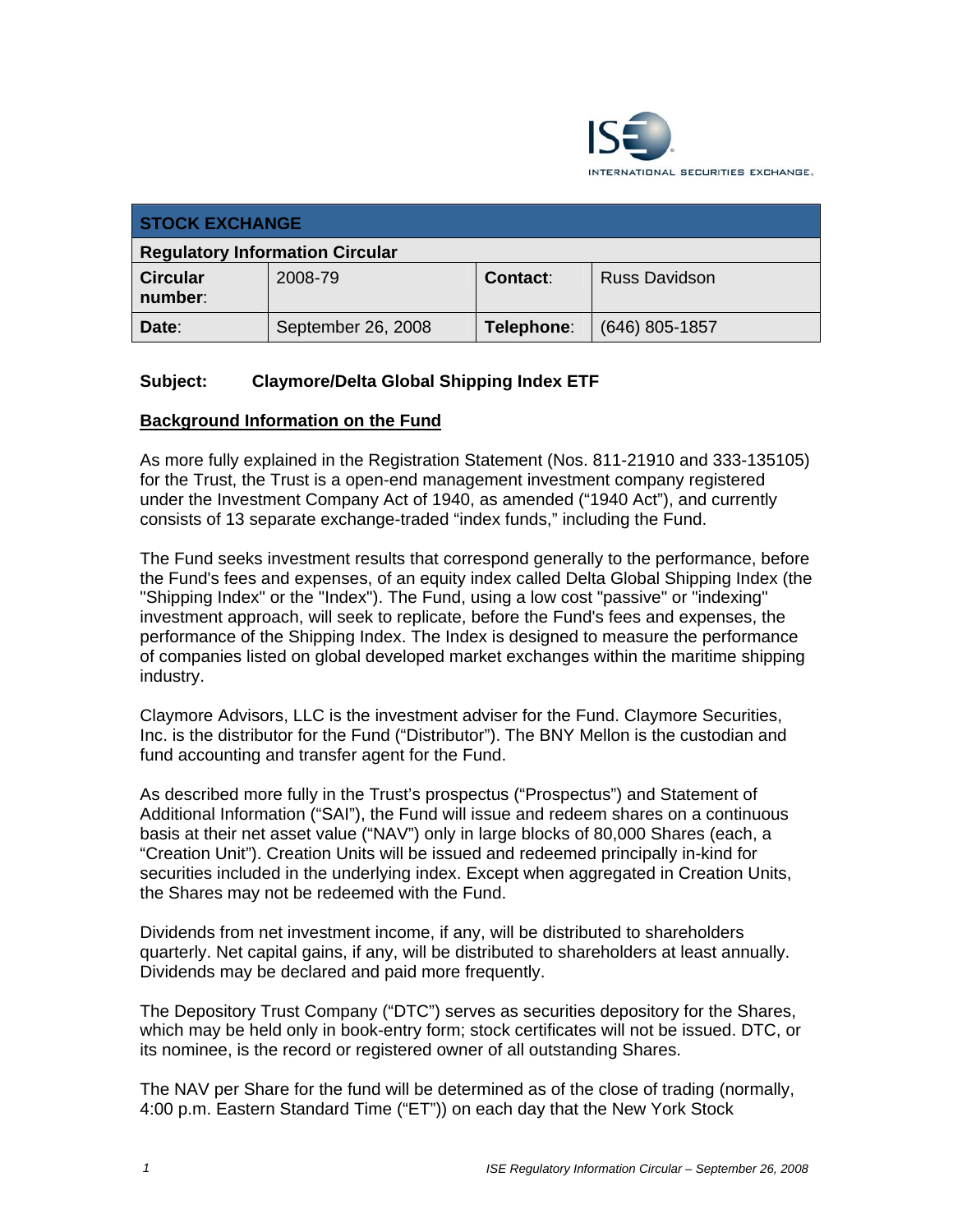Exchange is open for business (a "Business Day"). The NAV is calculated by dividing the value of the net assets of the Fund (i.e., the value of its total assets less total liabilities) by the total number of Shares outstanding, rounded to the nearest cent. NAV will be available from the Distributor and will also available to National Securities Clearing Corporation ("NSCC") participants through data made available from NSCC.

The Trusts registration statement describes the various fees and expenses for the Fund's Shares. For a more complete description of the Fund and the underlying index, visit www.claymore.com.

# **Principal Risks**

Interested persons are referred to the Prospectus for a description of risks associated with an investment in the Shares. These risks include the risk that a Fund's return may not match the return of its index for a number of reasons including the incursion by a Fund of operating expenses and costs not applicable to its index. In addition, as noted in the Prospectus, the Shares may trade at market prices that may differ from their NAV. The NAV of the Shares will fluctuate with changes in the market value of the Fund's holdings. The market prices of the Shares will fluctuate in accordance with changes in NAV as well as the supply and demand for the Shares on the Exchange.

## **Exchange Rules Applicable to Trading in the Shares**

The Shares are considered equity securities, thus rendering trading in the Shares subject to the Exchange's existing rules governing the trading of equity securities.

# **Trading Hours**

The Shares will trade on ISE between 9:00 a.m. and 4:00 p.m. ET.

Equity EAMs trading the Shares during the Pre-Market Session are exposed to the risk of the lack of the calculation or dissemination of underlying index value or intraday indicative value ("IIV"). For certain derivative securities products, an updated underlying index value or IIV may not be calculated or publicly disseminated in the Pre-Market hours. Since the underlying index value and IIV are not calculated or widely disseminated during Pre-Market hours, an investor who is unable to calculate implied values for certain derivative securities products during Pre-Market hours may be at a disadvantage to market professionals.

# **Trading Halts**

ISE will halt trading in the Shares of a Trust in accordance with ISE Rule 2101(a)(2)(iii). The grounds for a halt under this Rule include a halt by the primary market because it stops trading the Shares and/or a halt because dissemination of the IIV or applicable currency spot price has ceased, or a halt for other regulatory reasons. In addition, ISE will stop trading the Shares of a Trust if the primary market de-lists the Shares.

### **Delivery of a Prospectus**

Pursuant to federal securities laws, investors purchasing Shares must receive a prospectus prior to or concurrently with the confirmation of a transaction. Investors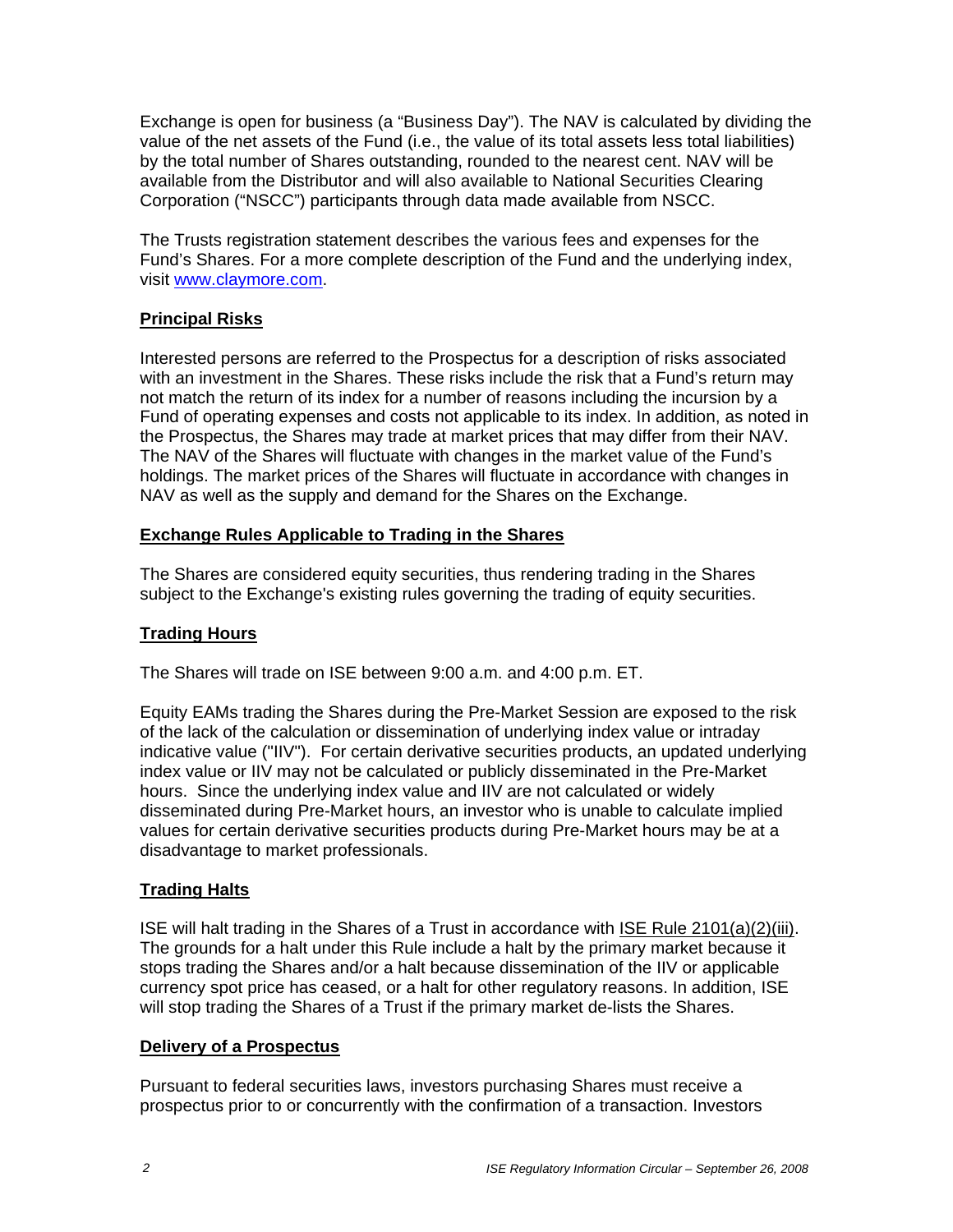purchasing Shares directly from the Fund (by delivery of the Deposit Amount) must also receive a prospectus.

Prospectuses may be obtained through the Distributor or on the Fund's website. The Prospectus does not contain all of the information set forth in the registration statement (including the exhibits to the registration statement), parts of which have been omitted in accordance with the rules and regulations of the SEC. For further information about the Fund, please refer to the Trust's registration statement.

### **Exemptive, Interpretive and No-Action Relief Under Federal Securities Regulations**

The Commission has issued letters dated November 21, 2005 and October 24, 2006 (together, the "No- Action Letters") granting exemptive, interpretive and no-action relief from certain provisions of and rules under the Securities Exchange Act of 1934 for exchange-traded funds listed and traded on a registered national securities exchange that meet certain criteria. The Funds qualify for the relief granted in the No- Action Letters, a description of which follows.

## **Regulation M Exemptions**

Generally, Rules 101 and 102 of Regulation M prohibit any "distribution participant" and its "affiliated purchasers" from bidding for, purchasing, or attempting to induce any person to bid for or purchase any security which is the subject of a distribution until after the applicable restricted period, except as specifically permitted in Regulation M. The provisions of the Rules apply to underwriters, prospective underwriters, brokers, dealers, and other persons who have agreed to participate or are participating in a distribution of securities.

The Commission issued a No-Action Letter by which persons participating in a distribution of shares of a fund may engage in secondary market transactions in such shares during their participation in such a distribution, despite the requirements of from Rule 101 under Regulation M. In addition, the SEC has permitted persons who may be deemed to be participating in the distribution of shares of a fund (i) to purchase securities for the purpose of purchasing creation unit aggregations of fund shares and (ii) to tender securities for redemption in Creation Unit Aggregations. Further, the Commission has clarified that the tender of fund shares to the Fund for redemption does not constitute a bid for or purchase of any of the Funds' securities during the restricted period of Rule 101. The Commission has issued a No-Action Letter to paragraph (e) of Rule 102 under Regulation M which allow the redemption of fund shares in creation unit aggregations during the continuous offering of shares.

### **Customer Confirmations for Creation or Redemption of Fund Shares (SEC Rule 10b-10**)

Broker–dealers who handle purchases or redemptions of Fund shares in Creation Units for customers will be permitted to provide such customers with a statement of the number of Creation Unit Aggregations created or redeemed without providing a statement of the identity, number and price of shares of the individual securities tendered to the Fund for purposes of purchasing creation unit aggregations ("Deposit Securities") or the identity, number and price of shares to be delivered by the Trust to the redeeming holder ("Redemption Securities"). The composition of the securities required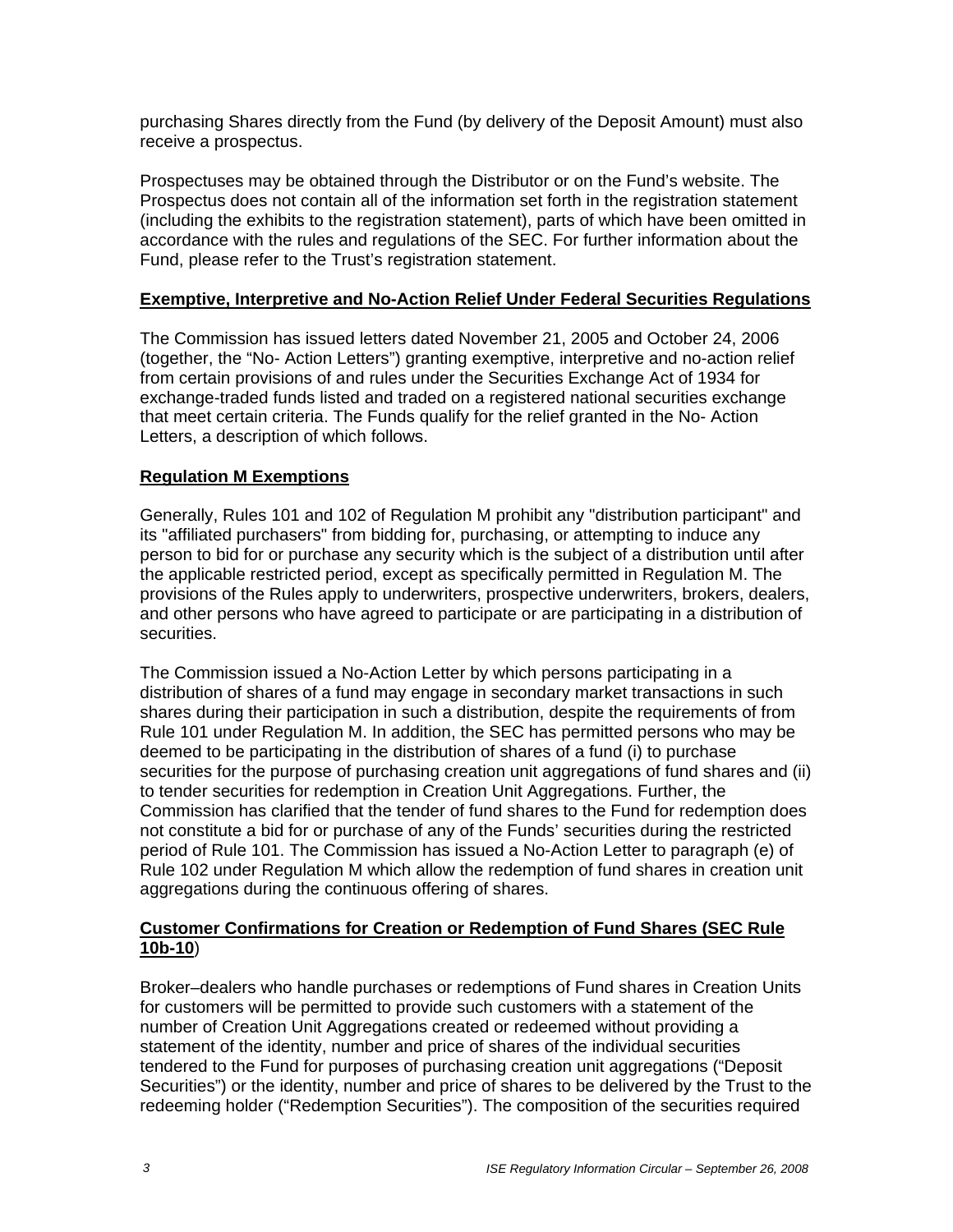to be tendered to the Fund for creation purposes and of the securities to be delivered on redemption will be disseminated each business day and will be applicable to requests for creations or redemption, as the case may be, on that day. This exemptive relief under Rule 10b-10 with respect to creations and redemptions is subject to the following conditions:

- 1. Confirmations to customers engaging in creations or redemptions must state that all information required by Rule 10b-10 will be provided upon request;
- 2. Any such request by a customer for information required by Rule 10b-10 will be filed in a timely manner, in accordance with Rule 10b-10(c);
- 3. Except for the identity, number and price of shares of the component securities of the Deposit Securities and Redemption Securities, as described above, confirmations to customers must disclose all other information required by Rule 10b-10(a).

## **SEC Rule 14e-5**

The Commission has permitted any person acting as a dealer-manager of a tender offer for a component security of fund (1) to redeem fund shares in creation unit aggregations from the issuer that may include a security subject to such tender offer and (2) to purchase fund shares during such tender offer. In addition, a No-Action has been issued under Rule 14e-5 states that if a broker-dealer acting as a dealer-manager of a tender offer for a security of the Fund purchases or arranges to purchase such securities in the secondary market for the purpose of tendering such securities to purchase one or more creation unit aggregations of shares, it must be made in conformance with the following:

- i. such bids or purchases are effected in the ordinary course of business, in connection with a basket of 20 or more securities in which any security that is the subject of a distribution, or any reference security, does not comprise more than 5% of the value of the basket purchased; or
- ii. purchases are effected as adjustments to such basket in the ordinary course of business as a result of a change in the composition of the underlying index; and
- iii. such bids or purchases are not effected for the purpose of facilitating such tender offer.

### **Section 11(d)(1); SEC Rules 11d1-1 and 11d1-**2

Section 11(d)(1) of the Act generally prohibits a person who is both a broker and a dealer from effecting any transaction in which the broker-dealer extends credit to a customer on any security which was part of a new issue in the distribution of which he participated as a member of a selling syndicate or group within thirty days prior to such transaction. The Commission has clarified that Section 11(d)(1) does not apply to broker-dealers that are not authorized participants (and, therefore, do not create creation unit aggregations) that engage in both proprietary and customer transactions in shares of a fund in the secondary market, and for broker-dealer authorized participants that engage in creations of creation unit aggregations. This relief is subject to specific conditions, including the condition that such broker-dealer (whether or not an authorized participant) does not, directly or indirectly, receive from the fund complex any payment, compensation or other economic incentive to promote or sell the shares of a fund to persons outside the fund complex, other than non-cash compensation permitted under NASD Rule 2830 (I)(5)(A), (B) or (C). See letter dated November 22, 2005 from Brian A Bussey, Assistant Chief Counsel, SEC Division of Market Regulation, to Barclays Global Investors, N.A., dated November 22, 2005. The Commission has issued a No-Action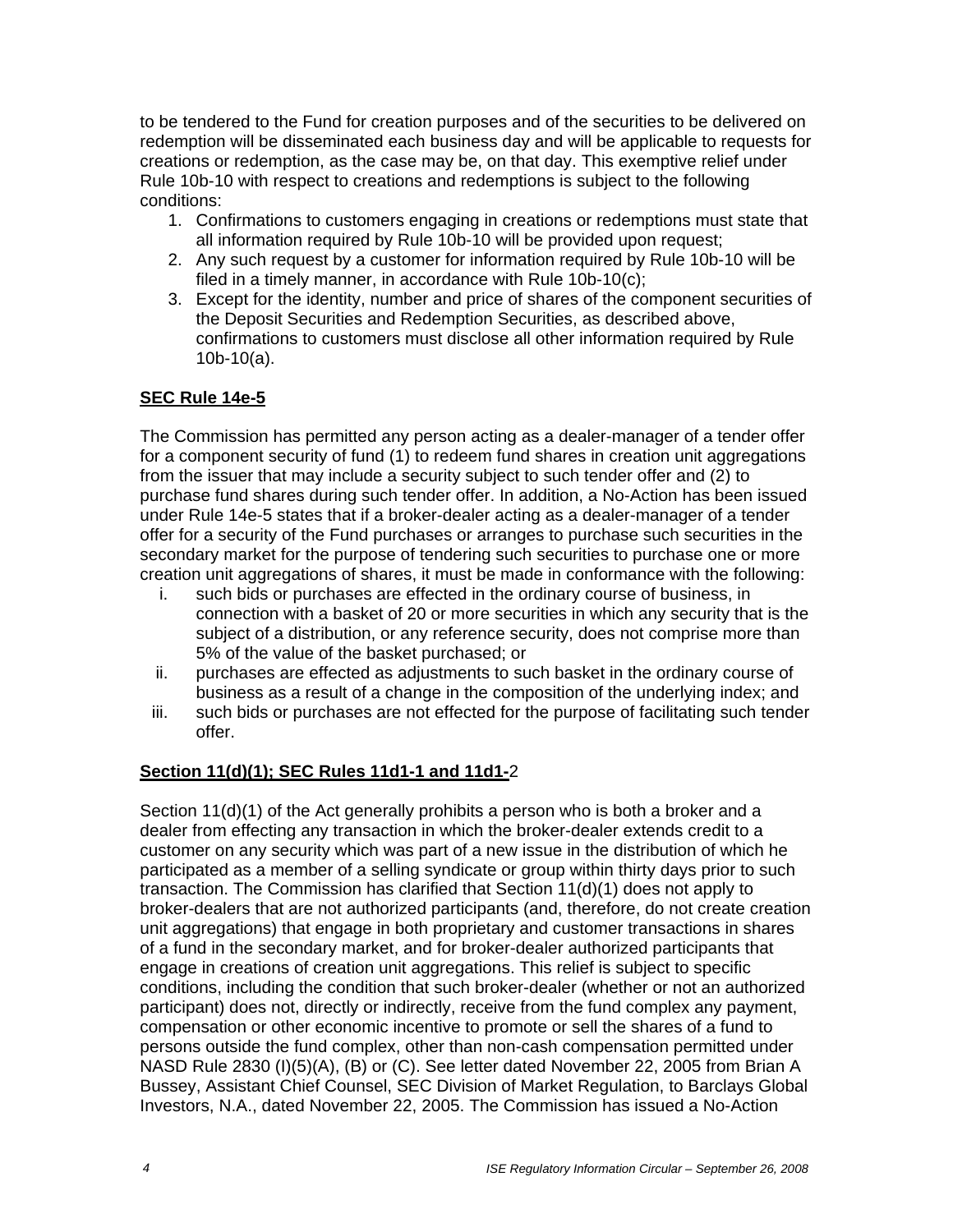Letter under Section 11(d)(1) of the Act states that broker-dealers may treat shares of a fund, for purposes of Rule 11d1-2, as "securities issued by a registered open-end investment company as defined in the Investment Company Act" and thereby extend credit or maintain or arrange for the extension or maintenance of credit on shares that have been owned by the persons to whom credit is provided for more than 30 days, in reliance on the exemption contained in the rule.

#### **SEC Rule 15c1-5 and 15c1-6**

The Commission has issued a No-Action letter with respect to Rule 15c1-5 and Rule 15c1-6 as to the required disclosure of control by a broker or dealer with respect to creations and redemptions of fund shares and secondary market transactions therein.

**This Regulatory Information Bulletin is not a statutory Prospectus. Equity EAMs should consult the Trust's Registration Statement, SAI, Prospectus and the Fund's website for relevant information.**